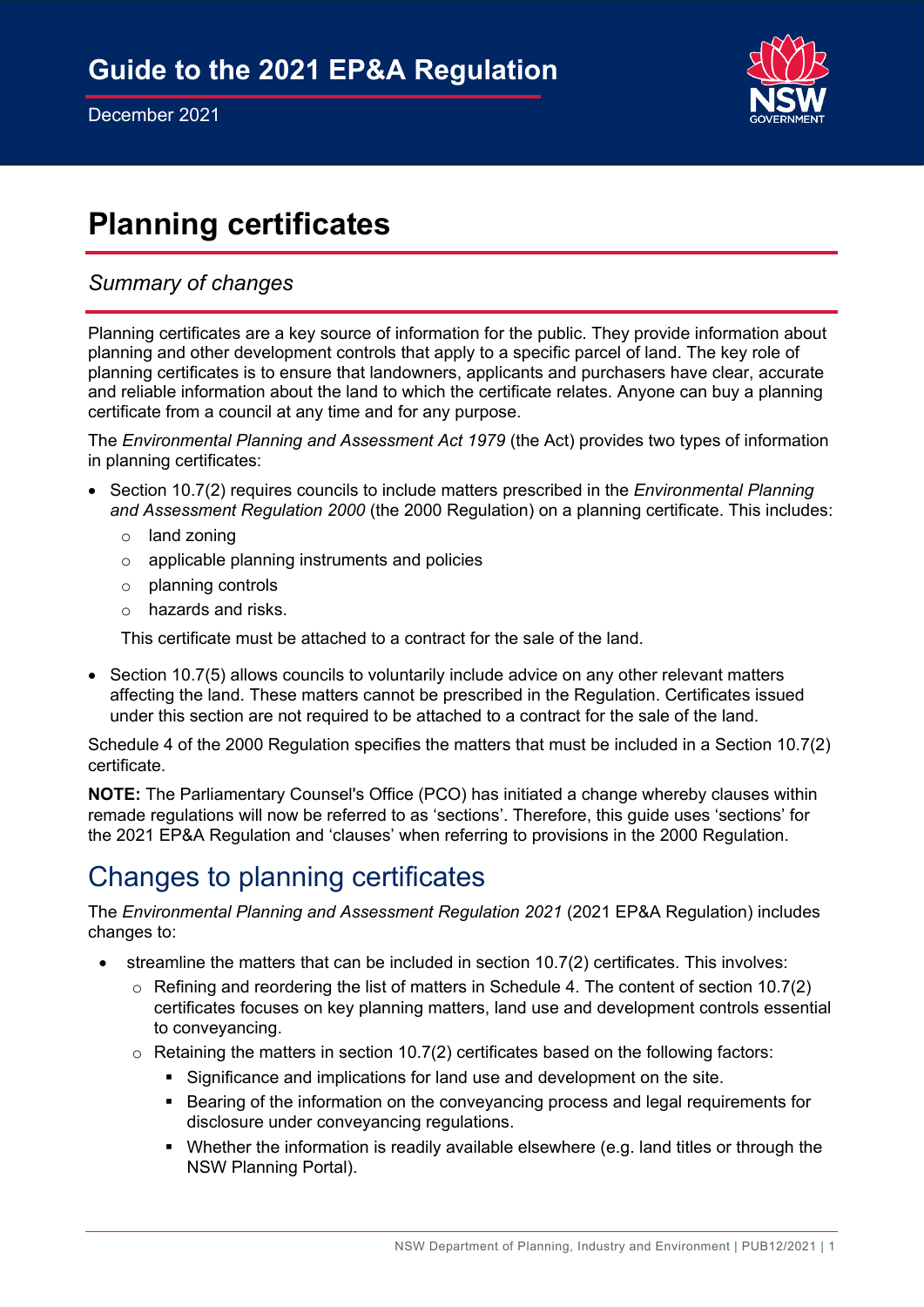#### December 2021



• Updating sections to provide greater clarity, address gaps, and remove information that is not useful to incoming purchasers or can be found elsewhere.

The specific amendments to Schedule 4 of the 2000 Regulation (reflected in the new Schedule 2 of the 2021 EP&A Regulation) are summarised below.

**NOTE:** The Department also considered developing a prescribed form for planning certificates, however further consultation would need to be undertaken to ensure any template is fit for purpose and allows sufficient flexibility for councils to address local matters. The Department is planning to undertake further consultation with councils in 2022 to inform the development of a template that can be used to standardise planning certificates.

## Clause 1 - Names of relevant planning instruments and Development Control Plans (DCP)

- requires councils to include draft DCPs on planning certificates.
- provides that draft environmental planning instruments (EPIs) and draft DCPs that have not been made within three years from the date they were last on public exhibition do not need to be included on planning certificates. These draft EPIs and draft DCPs are not required to be taken into consideration when determining a development application, and therefore do not need to be included in planning certificates.

See Section 1 of Schedule 2 under the 2021 EP&A Regulation.

### Clause 2 - Zoning and land use under relevant Local Environmental Plans (LEPs)

- requires information about whether any additional permitted uses apply to the land under the relevant LEP.
- consolidates this Clause with Clause 2A (below). This ensures the one section covers zoning and land use under both LEPs and State Environmental Planning Policies (SEPPs).

See Section 2 of Schedule 2 under the 2021 EP&A Regulation.

## Clause 2A - Zoning and land use under *State Environmental Planning Policy (Sydney Region Growth Centres) 2006*

The 2021 EP&A Regulation requires councils to include information on all SEPPs that zone land or include the land within a designated area. A designated area means any area that is mapped by a SEPP but not including maps related to zoning. This addresses an existing gap and ensure landowners, prospective purchasers, and interested parties obtain accurate information on zoning in a planning certificate.

See Section 2 of Schedule 2 under the 2021 EP&A Regulation.

### Clause 3 - Complying development

The 2021 EP&A Regulation:

- renames and rewords Clause 3, to clarify the purpose of this clause and the information it requires councils to provide.
- expands Clause 3 to include whether the land is subject to a variation under Clause 1.12 of the *State Environmental Planning Policy (Exempt and Complying Development Codes) 2008* (Codes SEPP) that affects the ability to carry out complying development under any of the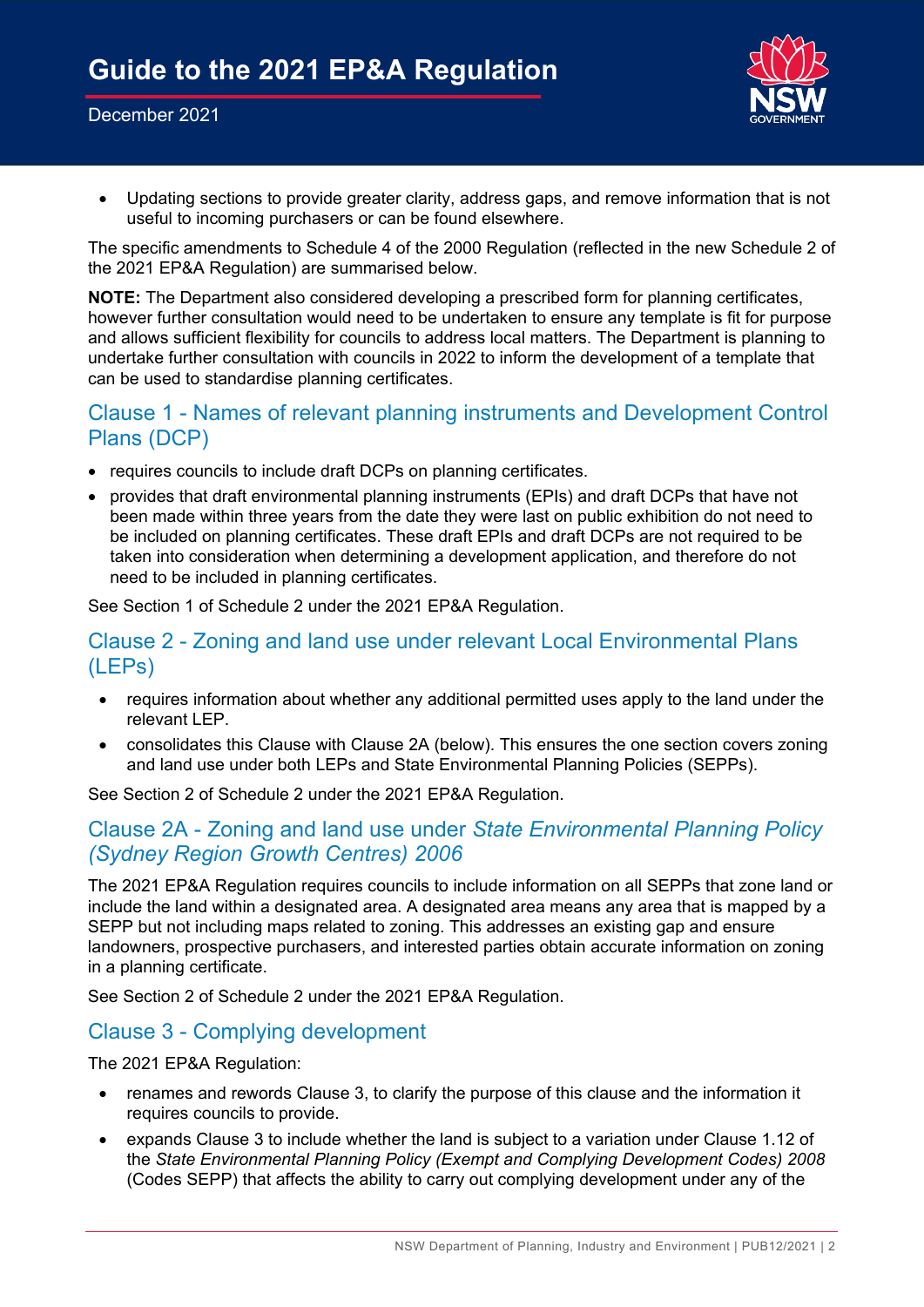

codes. This addresses an existing gap and provide greater certainty to applicants and certifiers about what development can lawfully occur under the codes.

• includes a new Section, similar to Clause 3, that includes key land use classifications that affect the ability to undertake exempt development under the Codes SEPP. Expanding the matter to require councils to provide this information is in line with the purpose of the Clause for complying development and addresses an existing gap. As it only focuses on key restrictions in the Codes SEPP (i.e. rather than outlining all types of exempt development that can be carried out on a site), the expansion of the Clause for this purpose does not undermine the objective of simplifying and streamlining planning certificates.

See Section 4 of Schedule 2 under the 2021 EP&A Regulation.

## Clause 7 - Council and other public authority policies on hazard risk restrictions, including landslip, bushfire, tidal inundation, subsidence, acid sulfate soils or any other risk (other than flooding)

The 2021 EP&A Regulation expressly includes contamination, aircraft noise, salinity, and coastal hazards and sea level rise in the list of risks under this Clause. This is to ensure consistency across planning certificates and to highlight common hazard risk restrictions.

See Section 10 of Schedule 2 under the 2021 EP&A Regulation.

## Clause 9 – Contributions plans

The 2021 EP&A Regulation requires councils to indicate whether the land is in a special contributions area and to note whether any draft contributions plans apply to the land.

See Section 3 of Schedule 2 under the 2021 EP&A Regulation.

### Removal of requirements for councils to provide information on:

- Native vegetation clearing set asides (Clause 10a)
- Directions under Part 3a (Clause 14)
- Site compatibility certificates and conditions for seniors housing (Clause 15)
- Site compatibility certificates and conditions for affordable rental housing (Clause 17)
- Site verification certificates (SVCs) (Clause 19)

### Reordering of matters

The 2021 EP&A Regulation reorders the matters in the Schedule 4 of the 2000 Regulation (the new Schedule 2) in order of importance and applicability as follows:

- 1. Names of relevant planning instruments and development control plans
- 2. Zoning and land use under relevant planning instruments
- 3. Contributions plans
- 4. Complying development
- 5. Exempt development
- 6. Affected building notices and building product rectification orders
- 7. Land reserved for acquisition
- 8. Road widening or road realignment
- 9. Flood related development controls
- 10. Council and other public authority policies on hazard risk restrictions
- 11. Bush fire prone land